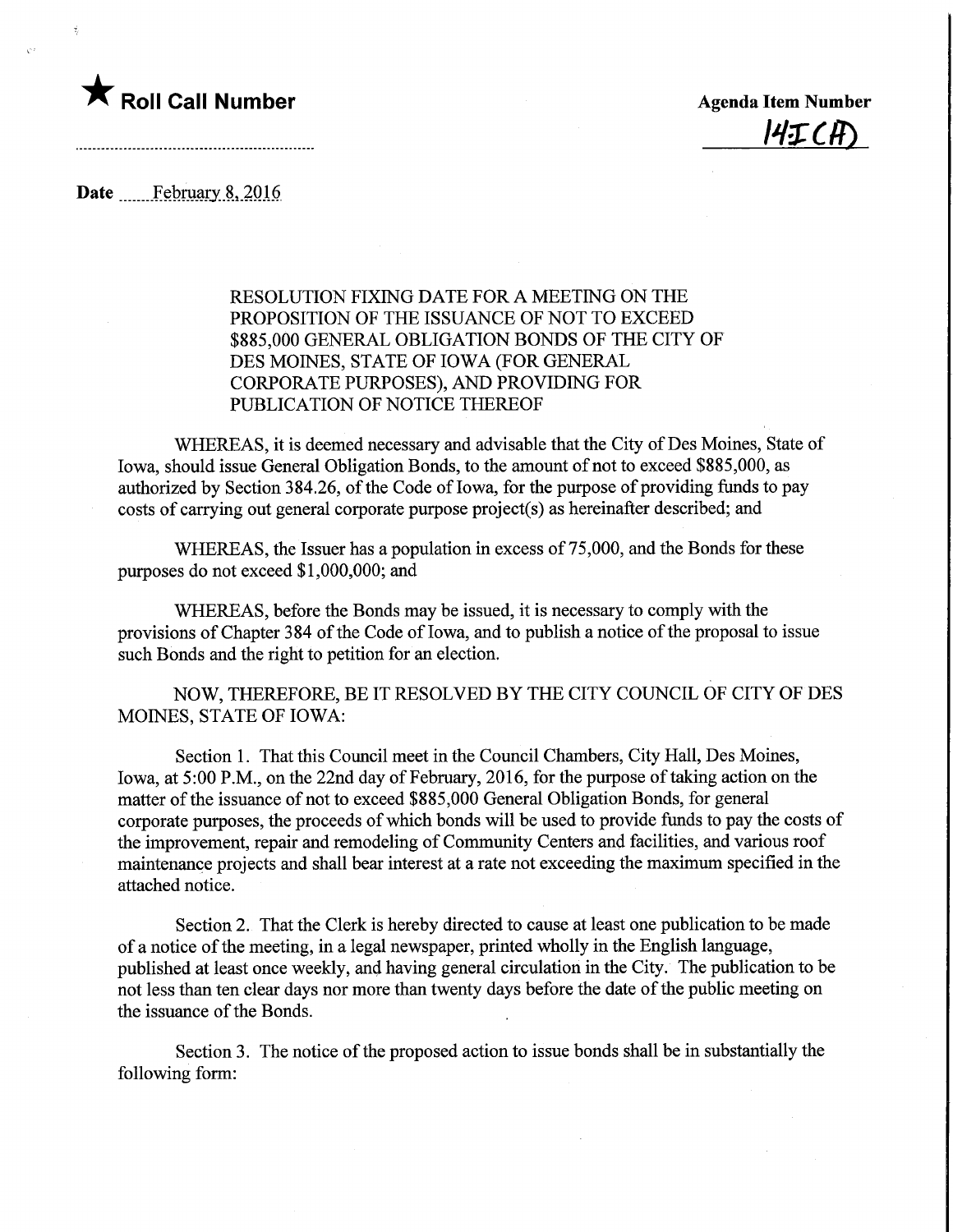

 $|4-T$ 

Date ..... February 8, 2016

## NOTICE OF MEETING OF THE CITY COUNCIL OF THE CITY OF DES MOINES, STATE OF IOWA, ON THE MATTER OF THE PROPOSED ISSUANCE OF NOT TO EXCEED \$885,000 GENERAL OBLIGATION BONDS OF THE CITY (FOR GENERAL CORPORATE PURPOSES), AND THE HEARING ON THE ISSUANCE THEREOF

PUBLIC NOTICE is hereby given that the City Council of the City of Des Moines, State of Iowa, will hold a public hearing on the 22nd day of February, 2016 at 5:00 P.M., which meeting the Council proposes to take additional action for the issuance of not to exceed \$885,000 General Obligation Bonds, for general corporate purposes, bearing interest at a rate of not to exceed nine (9%) per centum per annum, the Bonds to be issued to provide funds to pay the costs of the improvement, repair and remodeling of Community Centers and facilities, and various roof maintenance projects.

At any time before the date of the meeting, a petition, asking that the question of issuing such Bonds be submitted to the legal voters of the City, may be filed with the Clerk of the City in the manner provided by Section 362.4 of the Code of Iowa, pursuant to the provisions of Section 384.26 of the Code of Iowa.

At the above meeting the Council shall receive oral or written objections from any resident or property owner of the City to the above action. After all objections have been received and considered, the Council will at the meeting or at any adjournment thereof, take additional action for the issuance of the Bonds or will abandon the proposal to issue said Bonds.

This notice is given by order of the City Council of the City of Des Moines, State of Iowa, as provided by Section 384.26 of the Code of Iowa.

Dated this  $84$  day of **February**, 2016.

jane Kauh City Clerk, City of Des Moines, State of Iowa

Published in The Des Moines Register February (D . 2016.

(End of Notice)